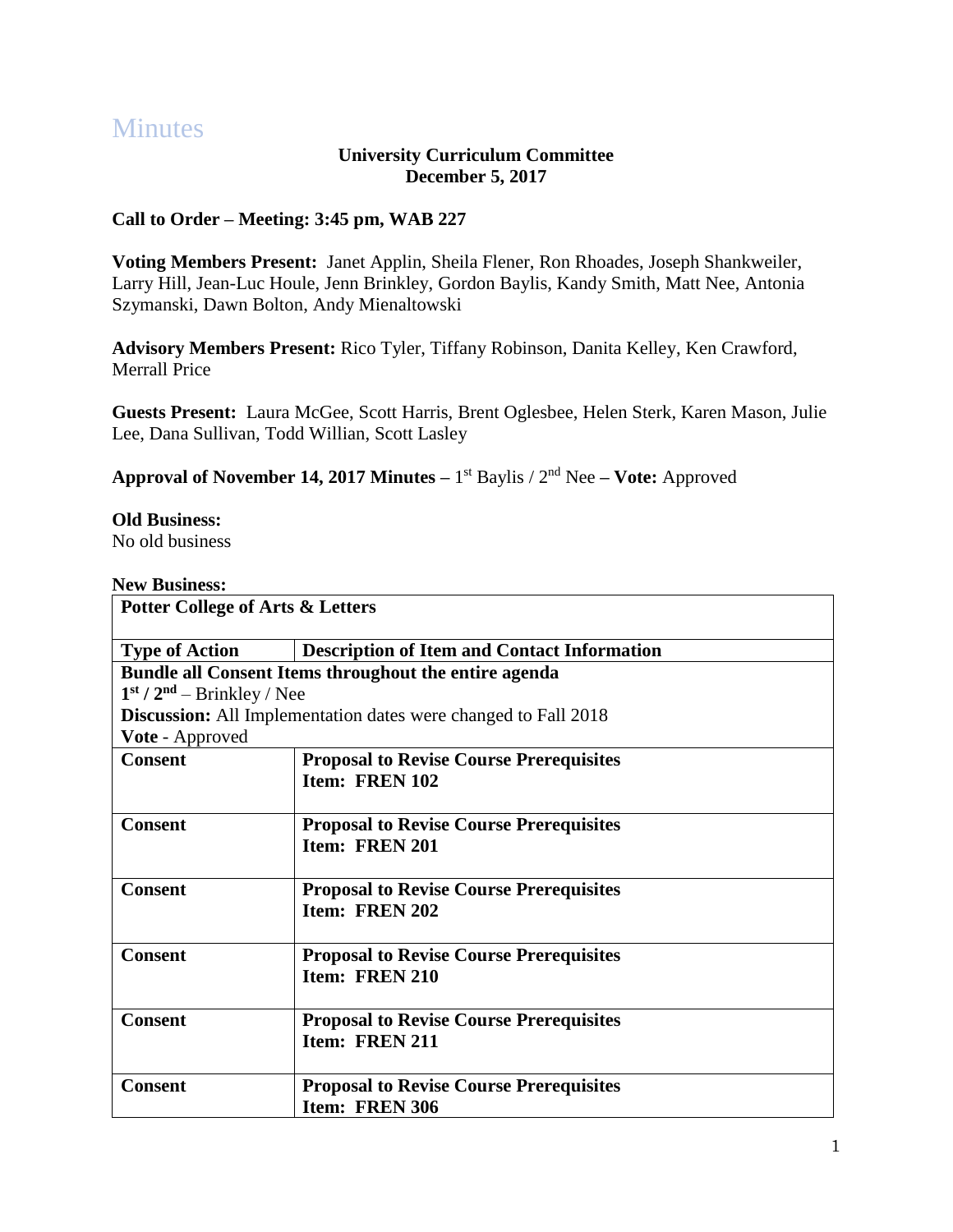| <b>Consent</b> | <b>Proposal to Revise Course Prerequisites</b><br>Item: FREN 314                |
|----------------|---------------------------------------------------------------------------------|
| <b>Consent</b> | <b>Proposal to Revise Course Prerequisites</b><br>Item: FREN 320                |
| <b>Consent</b> | <b>Action: Proposal to Revise Course Prerequisites</b><br>Item: FREN 321        |
| <b>Consent</b> | <b>Action: Proposal to Revise Course Prerequisites</b><br>Item: FREN 322        |
| <b>Consent</b> | <b>Action: Proposal to Revise Course Prerequisites</b><br>Item: FREN 323        |
| <b>Consent</b> | <b>Action: Proposal to Revise Course Prerequisites</b><br>Item: FREN 325        |
| <b>Consent</b> | <b>Action: Proposal to Revise Course Prerequisites</b><br>Item: FREN 326        |
| <b>Consent</b> | <b>Action: Proposal to Revise Course Prerequisites</b><br><b>Item: FREN 328</b> |
| <b>Consent</b> | <b>Action: Proposal to Revise Course Prerequisites</b><br>Item: FREN 331        |
| <b>Consent</b> | <b>Action: Proposal to Revise Course Prerequisites</b><br>Item: FREN 389        |
| <b>Consent</b> | <b>Action: Proposal to Revise Course Prerequisites</b><br>Item: FREN 420        |
| <b>Consent</b> | <b>Action: Proposal to Revise Course Prerequisites</b><br>Item: FREN 421        |
| <b>Consent</b> | <b>Action: Proposal to Revise Course Prerequisites</b><br>Item: FREN 426        |
| <b>Consent</b> | <b>Action: Proposal to Revise Course Prerequisites</b><br>Item: FREN 427        |
| <b>Consent</b> | <b>Action: Proposal to Revise Course Prerequisites</b><br>Item: FREN 445        |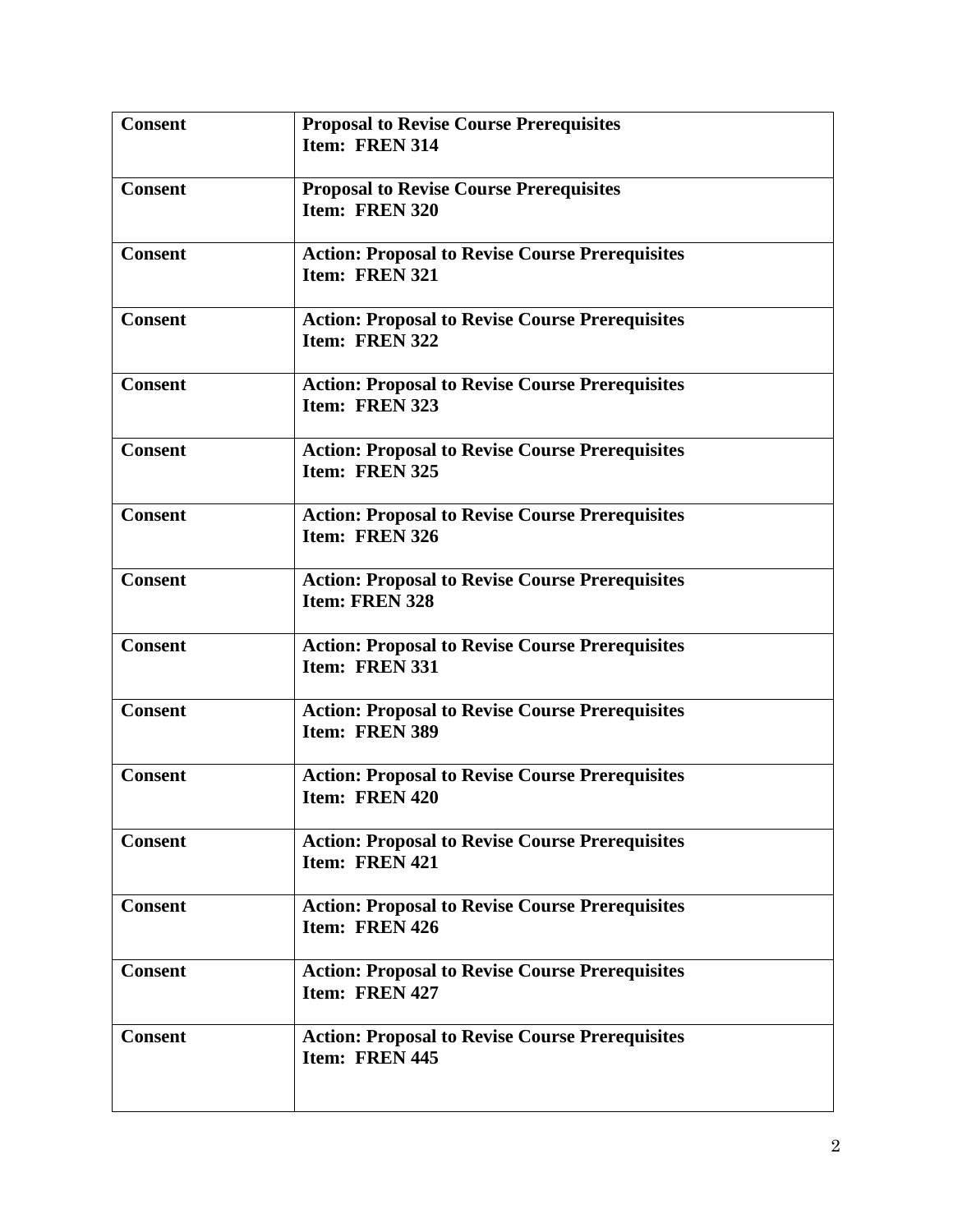| <b>Consent</b> | <b>Action: Proposal to Revise Course Prerequisites</b><br>Item: FREN 450 |
|----------------|--------------------------------------------------------------------------|
| <b>Consent</b> | <b>Action: Proposal to Revise Course Prerequisites</b><br>Item: GERM 102 |
| <b>Consent</b> | <b>Action: Proposal to Revise Course Prerequisites</b><br>Item: GERM 201 |
| <b>Consent</b> | <b>Action: Proposal to Revise Course Prerequisites</b><br>Item: GERM 202 |
| <b>Consent</b> | <b>Action: Proposal to Revise Course Prerequisites</b><br>Item: GERM 210 |
| <b>Consent</b> | <b>Action: Proposal to Revise Course Prerequisites</b><br>Item: GERM 211 |
| <b>Consent</b> | <b>Action: Proposal to Revise Course Prerequisites</b><br>Item: GERM 306 |
| <b>Consent</b> | <b>Action: Proposal to Revise Course Prerequisites</b><br>Item: GERM 314 |
| <b>Consent</b> | <b>Action: Proposal to Revise Course Prerequisites</b><br>Item: GERM 330 |
| <b>Consent</b> | <b>Action: Proposal to Revise Course Prerequisites</b><br>Item: GERM 331 |
| <b>Consent</b> | <b>Action: Proposal to Revise Course Prerequisites</b><br>Item: GERM 332 |
| <b>Consent</b> | <b>Action: Proposal to Revise Course Prerequisites</b><br>Item: GERM 333 |
| <b>Consent</b> | <b>Action: Proposal to Revise Course Prerequisites</b><br>Item: GERM 335 |
| <b>Consent</b> | <b>Action: Proposal to Revise Course Prerequisites</b><br>Item: GERM 389 |
| <b>Consent</b> | <b>Action: Proposal to Revise Course Prerequisites</b><br>Item: GERM 430 |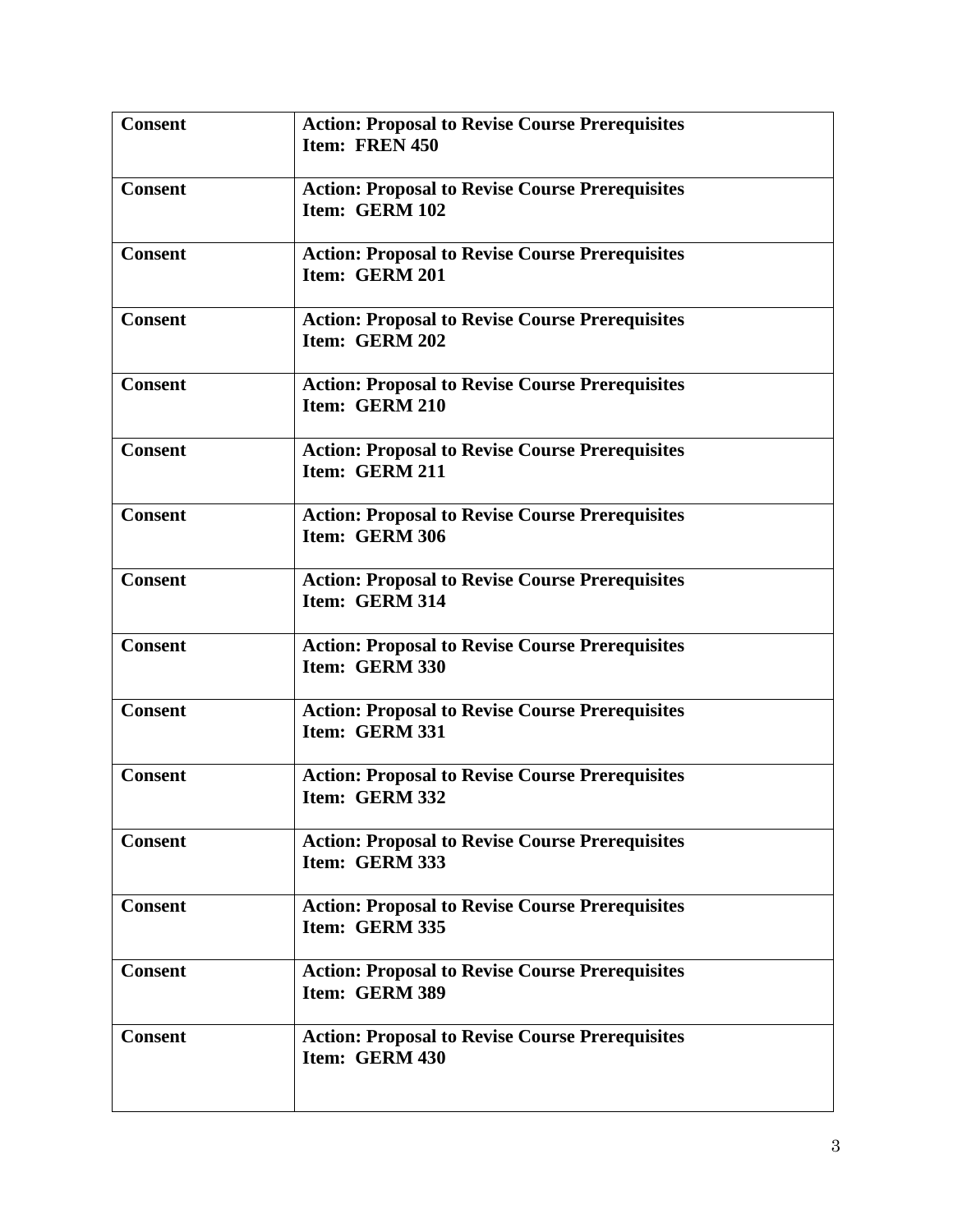| <b>Consent</b>                    | <b>Action: Proposal to Revise Course Prerequisites</b><br>Item: GERM 435                 |
|-----------------------------------|------------------------------------------------------------------------------------------|
| <b>Consent</b>                    | <b>Action: Proposal to Revise Course Prerequisites</b><br>Item: GERM 455                 |
| <b>Consent</b>                    | <b>Action: Proposal to Revise Course Prerequisites</b><br>Item: GERM 499                 |
| <b>Consent</b>                    | <b>Action: Proposal to Revise Course Prerequisites</b><br>Item: MUS 327 Music History II |
| <b>Action</b>                     | <b>Action: Proposal to Make Multiple Revisions to a Course</b>                           |
| 1 <sup>st</sup> / 2 <sup>nd</sup> | Item: MUS 345                                                                            |
| Meinaltowski/Flener               |                                                                                          |
| <b>Vote:</b> Approved             |                                                                                          |

# **Bundle the next 3 items**

**1 st / 2nd**

Nee / Baylis

**Vote:** Approved

**Discussion:** Course catalog description, the last sentence is confusing and it should be removed – *Friendly Amendment – Remove the last sentence in the course description MUS 377 & MUS 378*

| <b>Action</b>                     | <b>Action: Proposal to Create a New Course</b><br>Item: MUS 325                                   |
|-----------------------------------|---------------------------------------------------------------------------------------------------|
| <b>Action</b>                     | <b>Action: Proposal to Create a New Course</b><br>Item: MUS 377                                   |
| <b>Action</b>                     | <b>Action: Proposal to Create a New Course</b><br>Item: MUS 378                                   |
| <b>Action</b>                     | <b>Action: Proposal to Create a New Course</b>                                                    |
| 1 <sup>st</sup> / 2 <sup>nd</sup> | Item: PS 340 – Principles of Public Administration                                                |
| Mienaltowski / Nee                | <b>Discussion:</b> Do you have revised course content – Which will be                             |
| Vote:                             | added to the proposals.                                                                           |
| Approved                          | Friendly Amendment – remove YES and replace with NA $(2.16; 2.5)$<br>$A-B$ )                      |
| <b>Action</b>                     | <b>Action: Proposal to Revise a Program</b>                                                       |
| 1 <sup>st</sup> / 2 <sup>nd</sup> | Item: BFA in Visual Art, Studio and Graphic Design                                                |
| Baylis / Flener                   | <b>Concentrations</b>                                                                             |
| <b>Vote:</b> Approved             | <b>Discussion:</b> Friendly Amendment – Students with a 2.5 or higher<br>may reapplypg $64 \& 66$ |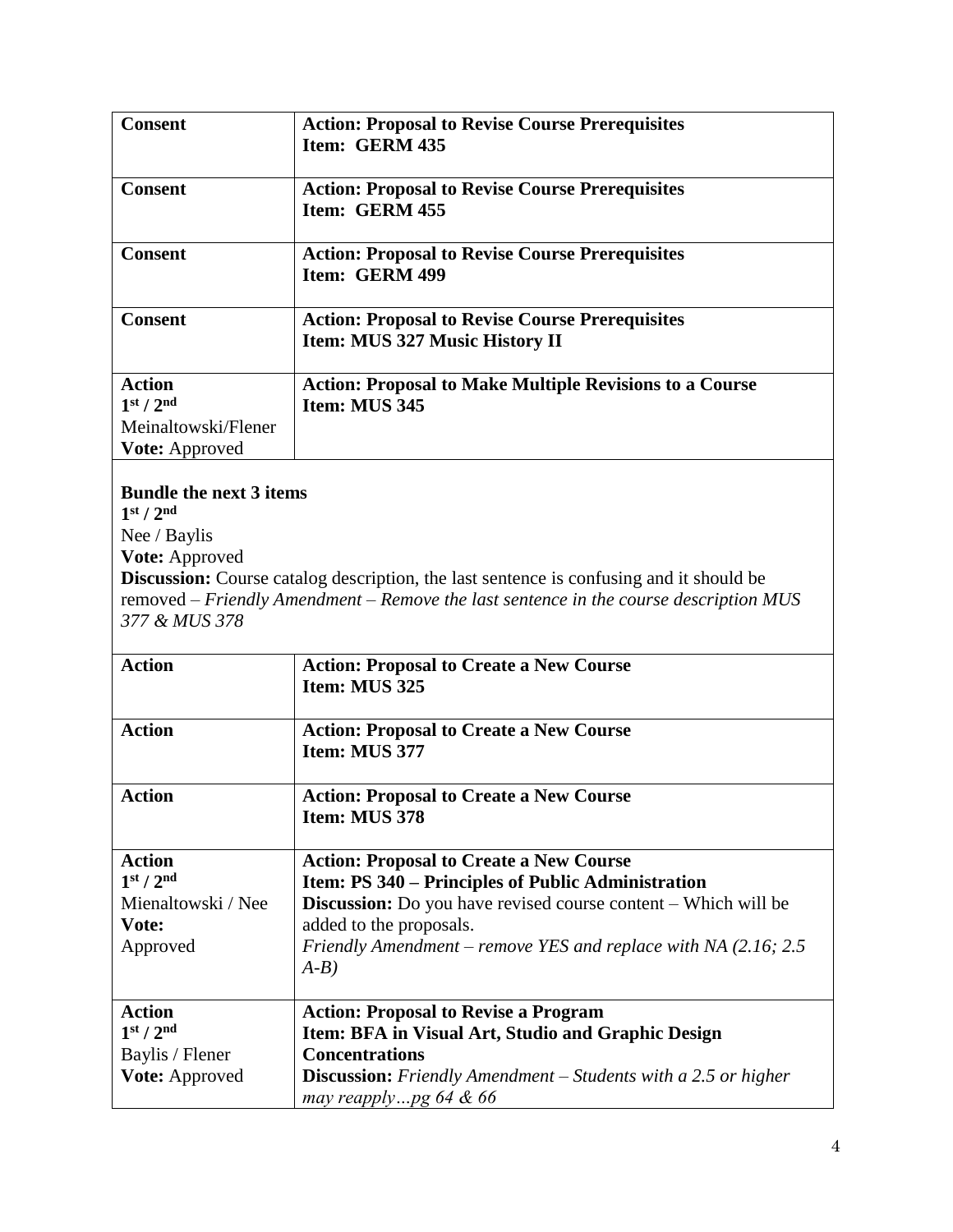| <b>College of Health and Human Services</b>                                                 |                                                                                                                                                                                                                                                                              |
|---------------------------------------------------------------------------------------------|------------------------------------------------------------------------------------------------------------------------------------------------------------------------------------------------------------------------------------------------------------------------------|
| <b>Type of Item</b>                                                                         | <b>Description</b>                                                                                                                                                                                                                                                           |
| <b>Consent</b>                                                                              | <b>Revise Course Prerequisites and Corequisites</b><br><b>HMD 410 Internship in Hospitality Management</b>                                                                                                                                                                   |
| <b>Action</b><br>1 <sup>st</sup> / 2 <sup>nd</sup>                                          | <b>Multiple Revisions to a course</b><br><b>HMD 354 Cost Control and Financial Analysis in the Hospitality</b>                                                                                                                                                               |
| Flener / Nee<br>Vote: Approved                                                              | <b>Industry</b><br>Discussion: Removing ACCT 200 as a pre req but adding in elsewhere                                                                                                                                                                                        |
| <b>Action</b><br>1 <sup>st</sup> / 2 <sup>nd</sup><br>Mienaltowski/Nee<br>Vote: Approved    | <b>Create a New Course</b><br><b>HMD 201 Introduction to Dietetics</b>                                                                                                                                                                                                       |
| <b>Action</b><br>1 <sup>st</sup> / 2 <sup>nd</sup><br>Bolton / Flener<br>Vote: Approved     | <b>Create a New Course</b><br><b>HMD 340 Nutrition Assessment</b><br><b>Discussion:</b> Has HMD-361 has it gone through course revision and if not<br>please bring forward.                                                                                                  |
| <b>Action</b><br>1 <sup>st</sup> / 2 <sup>nd</sup><br>Baylis / Flener<br>Vote: Approved     | <b>Revise a Program</b><br><b>594 Bachelor of Social Work</b><br><b>Discussion:</b> PSY & PSYS pre-req of lab and students can be waived in<br>that course.                                                                                                                  |
| <b>Action</b><br>1 <sup>st</sup> / 2 <sup>nd</sup><br>Flener / Nee<br><b>Vote:</b> Approved | <b>Revise a Program</b><br><b>707 Hospitality Management and Dietetics</b><br>Discussion: Friendly Amendment - ACCT 200 is intro to accounting -<br>can we add the word "financial" (pg $85 & 87$ )<br>Friendly Amendment - PSY 370 should be removed (pg 83) doesn't exist. |

| <b>Ogden College of Science and Engineering</b> |                                                                                                     |
|-------------------------------------------------|-----------------------------------------------------------------------------------------------------|
| <b>Type of item</b>                             | <b>Description of Item &amp; Contact Information</b>                                                |
| <b>Consent</b>                                  | <b>Proposal to Revise Course Prerequisites/Corequisites</b><br>GEOG 300, Writing in the Geosciences |
| <b>Consent</b>                                  | <b>Proposal to Revise a Course Listing</b><br>CS 382, Programming Languages                         |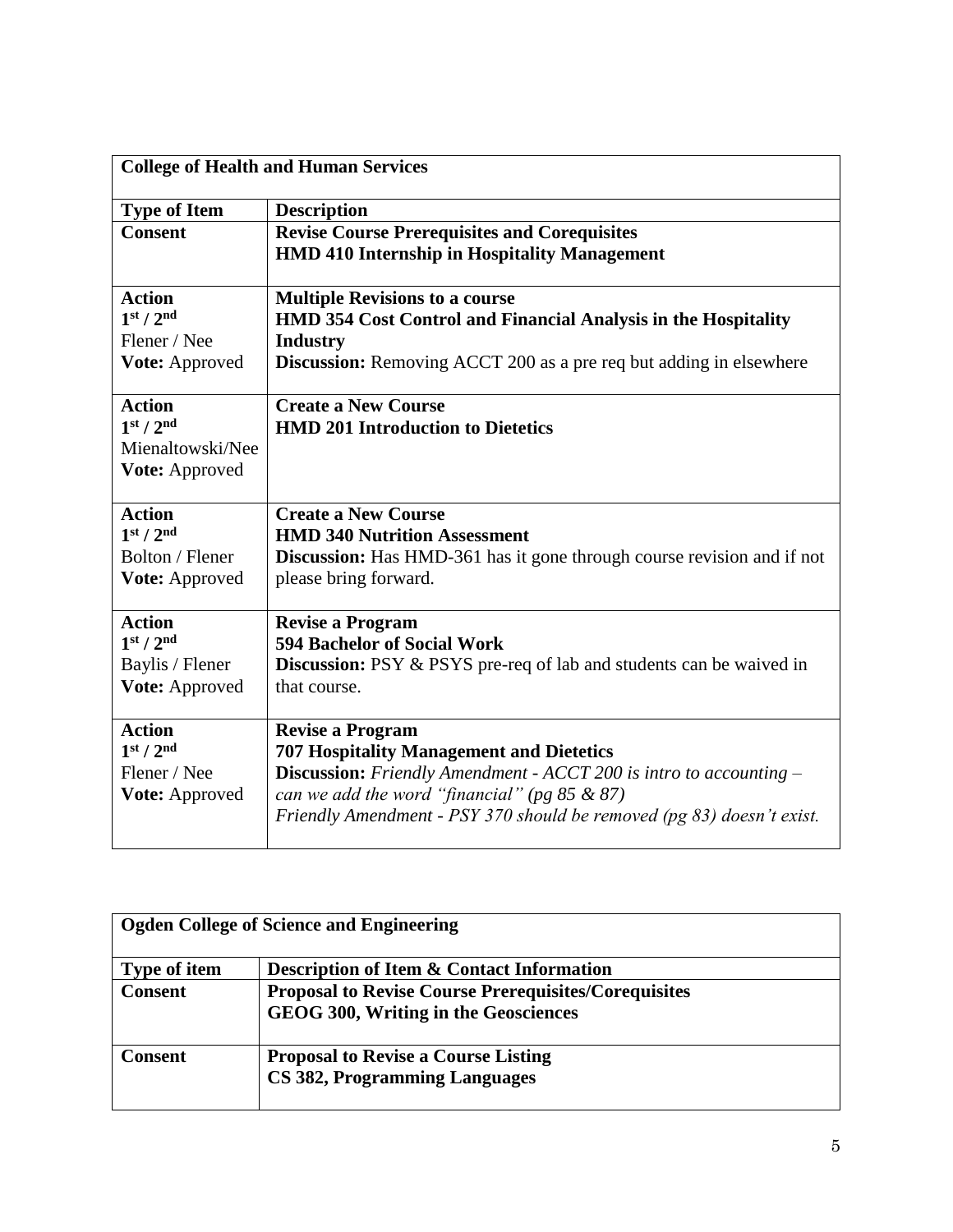| <b>Bundle the next four action items</b><br>1 <sup>st</sup> / 2 <sup>nd</sup> |                                                                      |
|-------------------------------------------------------------------------------|----------------------------------------------------------------------|
| Nee / Baylis                                                                  |                                                                      |
| Vote: Approved                                                                |                                                                      |
| <b>Discussion: None</b>                                                       |                                                                      |
|                                                                               |                                                                      |
| <b>Action</b>                                                                 | <b>Proposal to Revise a Program</b>                                  |
|                                                                               | Ref. 205, Associate Degree in Agriculture Technology & Mgt., General |
|                                                                               | <b>Agriculture Option</b>                                            |
| <b>Action</b>                                                                 | <b>Proposal to Revise a Program</b>                                  |
|                                                                               | Ref. 205, Associate Degree in Agriculture Technology & Mgt., Turf &  |
|                                                                               | <b>Gulf Course Management Option</b>                                 |
|                                                                               |                                                                      |
| <b>Action</b>                                                                 | <b>Proposal to Revise a Program</b>                                  |
|                                                                               | Ref. 508, Major in Agriculture – Agribusiness Concentration          |
| <b>Action</b>                                                                 | <b>Proposal to Revise a Program</b>                                  |
|                                                                               | Ref. 508, Major in Agriculture, Agronomy-Plant Science               |
|                                                                               | <b>Concentration</b>                                                 |
|                                                                               |                                                                      |
| <b>Action</b>                                                                 | <b>Proposal to Make Multiple Revisions to a Course</b>               |
| 1 <sup>st</sup> / 2 <sup>nd</sup>                                             | CS 339, Computer Science III                                         |
| Nee / Flener                                                                  | <b>Discussion: None</b>                                              |
| Vote: Approved                                                                |                                                                      |
|                                                                               |                                                                      |
| <b>Action</b>                                                                 | <b>Proposal to Revise a Program</b>                                  |
| <b>PULLED</b>                                                                 | <b>Ref. 343, Minor in Construction Management</b>                    |
| <b>Action</b>                                                                 | <b>Proposal to Revise a Program</b>                                  |
| <b>PULLED</b>                                                                 | Ref. 575, Technology Management                                      |
|                                                                               |                                                                      |

# **I. Academic Policy Subcommittee Report**

#### **a. Action Item Add Certificate**

**1 st –** Baylis **– 2 nd –** Mienaltowski

**Discussion** – If a certificate program has more than 12 or more semester credit hours My substitute for Minor in all of the above.

Typo #2 Greed changed agreed  $-$  Another typo  $3<sup>rd</sup>$  bullet  $-$  pursing should be pursuing **Vote –** Approved